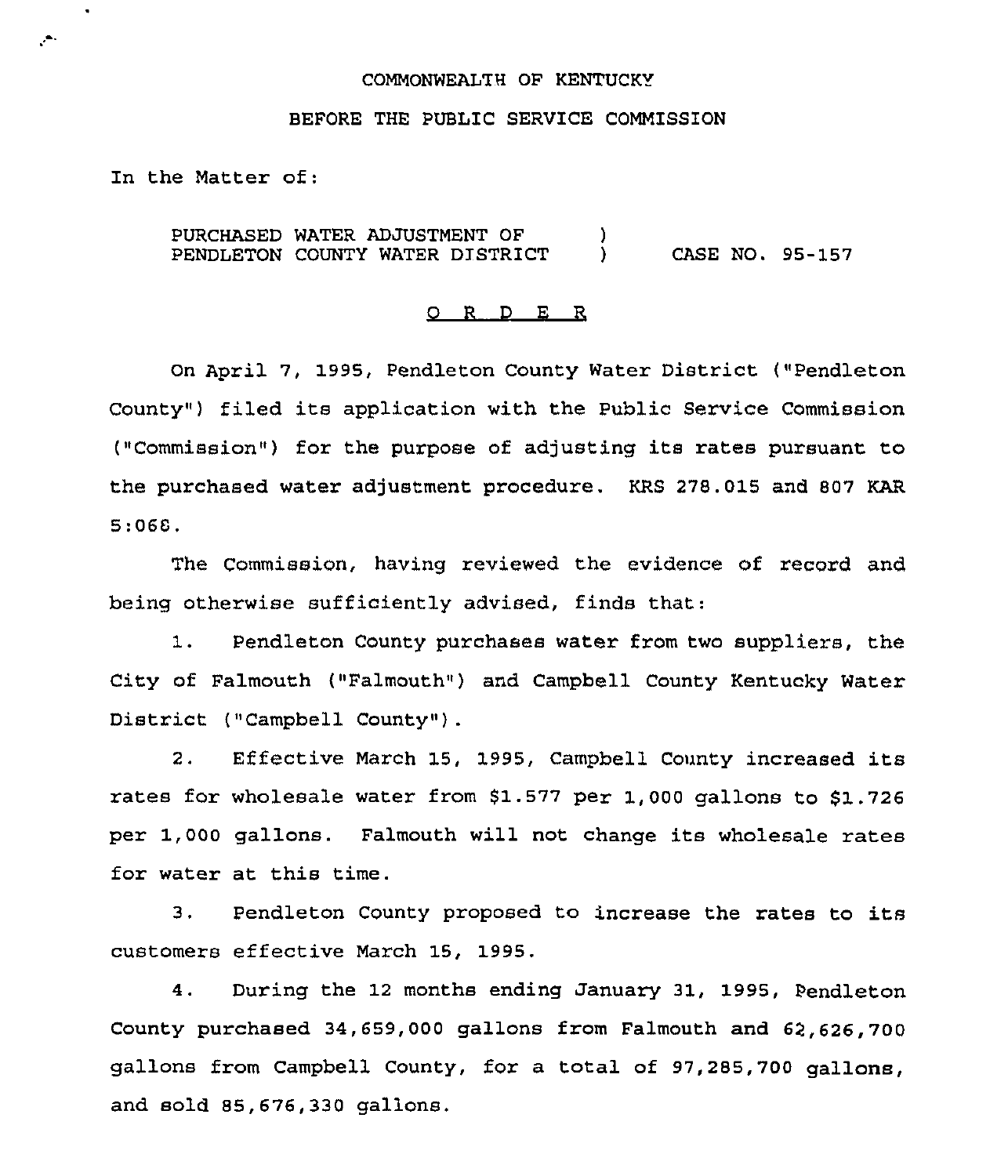5. Pendleton County's calculations are correct and show an increase in purchased water cost of \$9,331.37, resulting in a purchased water adjustment of 11 cents per 1,000 gallons. Based on an average monthly usage of 5,000 gallons, the average bill of Pendleton County's customers would increase 55 cents from \$25.85 to \$26.40, or <sup>2</sup> percent.

 $\bullet$ 

6. The rates proposed by Pendleton County are incorrect in that the purchased water adjustment was not correctly applied on a per unit basis to the minimum bills as required by 807 KAR 5:068. The minimum bills of Griffin Industries, Inc. ("Griffin") and Pendleton County High School ("Pendleton High") are incorrectly calculated. Pendleton County's tariff sheet showed the minimum bills for Griffin (400,000 gallons) and Pendleton High (125,000 gallons) to be \$1,947.99 and \$611.35, respectively. The correct calculations are set out below.<sup>1</sup> The proposed rates of Pendleton County should, therefore, be denied.

7. The purchased water adjustment of 11 cents per 1,000 gallons and the rates in Appendix A, attached hereto and incorporated herein, are fair, just, and reasonable and should be approved.

 $\mathbf{1}$ 400,000 gallons x \$ .11/1,000 gallons  $$ 44.00$ <br> $13.75$  $\blacksquare$ 125,000 gallons  $x$  \$.11/1,000 gallons  $=$ \$44.00 <sup>+</sup> \$1,903.80 (current rate) 13.75 <sup>+</sup> 594.93 (current rate) \$1,947.80  $=$ 608.68 $\equiv$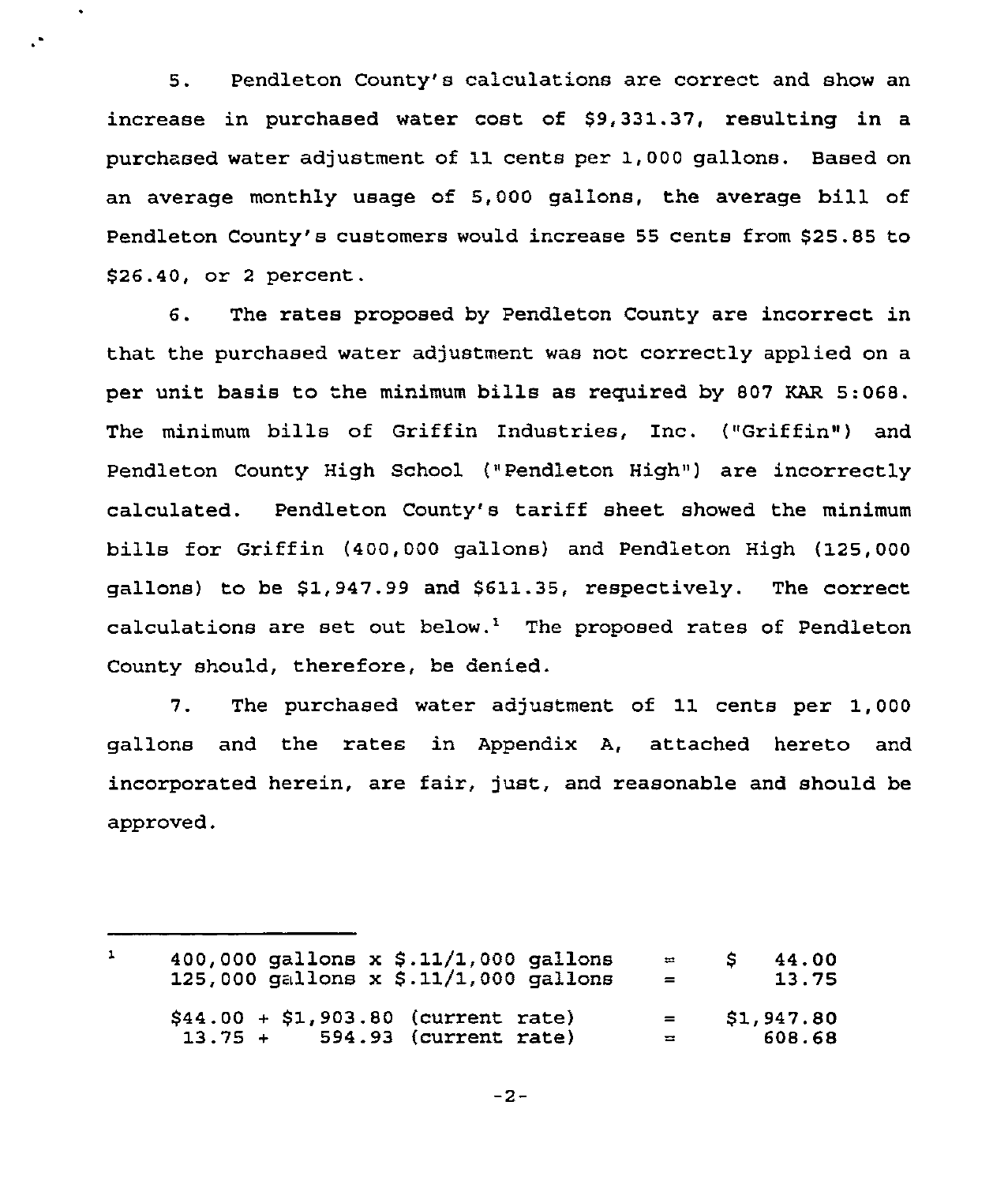IT IS THEREFORE ORDERED that:

1. The purchased water adjustment of 11 cents per 1,000 gallons and the rates in Appendix <sup>A</sup> are approved for services rendered on and after March 15, 1995.

2. Pendleton County shall, within 30 days from the date of this Order, file a revised tariff setting out the rates approved herein.

3. Within 30 days of the date of this Order, Pendleton County shall file verification that the notice to its customers has been given.

Done at Frankfort, Kentucky, this 4th day of May, 1995.

PUBLIC SERVICE COMMISSION

Chairman<br>VLce Chairma  $\frac{1}{\frac{1}{2}}$ 

Commi*jssione* 

ATTEST:

Executive Director